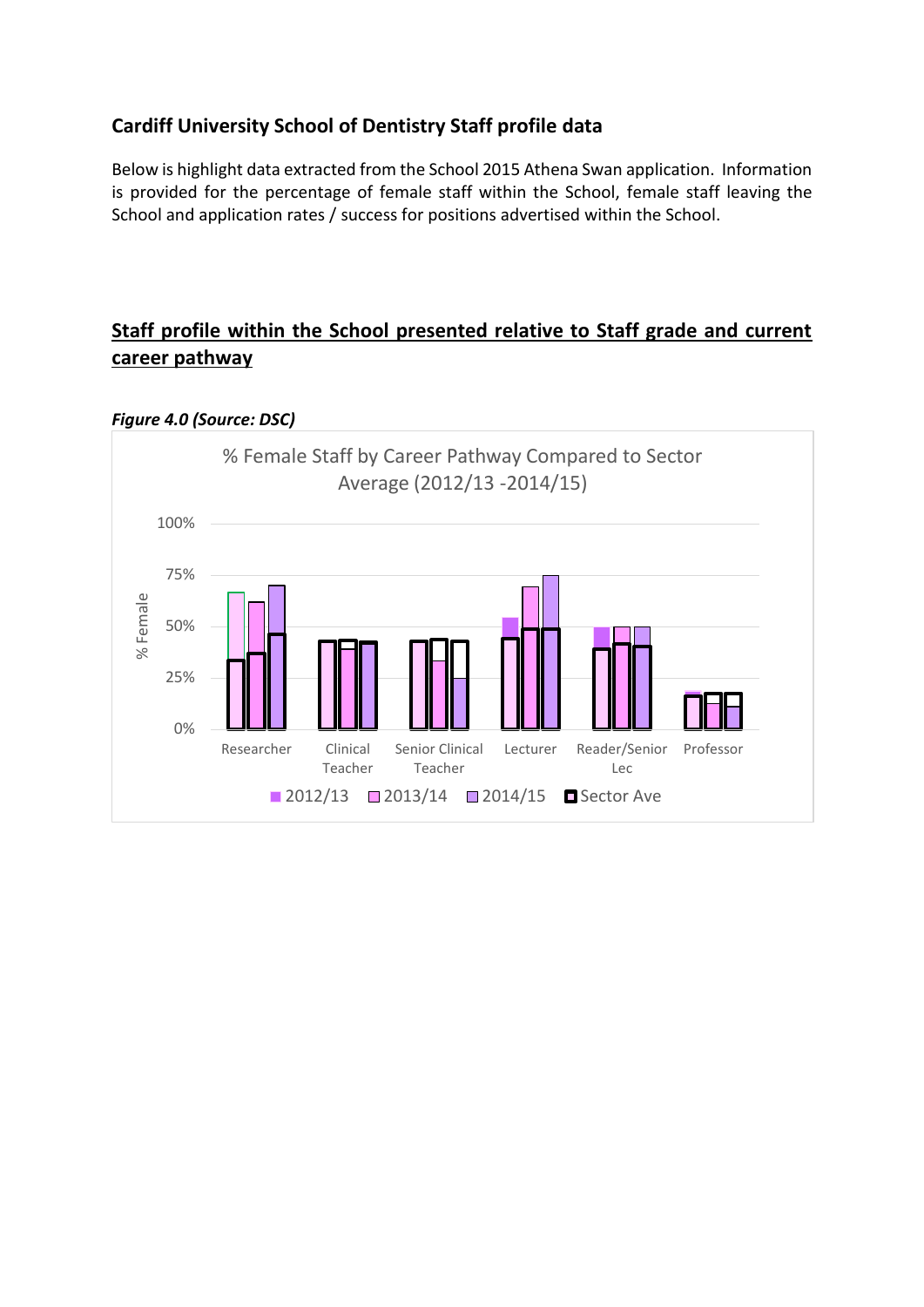

*Figure 4.V*



|                      | Research       |                | Lecturer |    | <b>Senior Lecturer</b> |             | <b>Reader</b> |             | Professor   |                |
|----------------------|----------------|----------------|----------|----|------------------------|-------------|---------------|-------------|-------------|----------------|
| <b>Academic Year</b> | F              | M              | F        | M  | F                      | M           | F             | M           | F           | M              |
| 2010/11              | 1              | $\overline{2}$ | 2        | 1  | 0                      | 0           | 0             | 0           | 0           | 1              |
| 2011/12              | $\Omega$       | 1              | 1        | 3  | 0                      | 0           | 0             | 0           | 0           | 1              |
| 2012/13              | $\mathbf{0}$   | 3              | 0        | 1  | 0                      | 0           | 1             | 0           | 0           | 0              |
| 2013/14              | 1              | 0              | 6        | 2  | 0                      | 0           | 1             | $\mathbf 0$ | 0           | 0              |
| 2014/15              | 0              | 4              | 1        | 1  | 0                      | 0           | 1             | 0           | 0           | 0              |
| <b>TOTAL</b>         | $\overline{2}$ | 10             | 10       | 8  | $\mathbf 0$            | $\mathbf 0$ | 3             | $\mathbf 0$ | $\mathbf 0$ | $\overline{2}$ |
| % of Total Staff     |                |                |          |    |                        |             |               |             |             |                |
| <b>STEMM (Ave)</b>   | 78             | 83             | 29       | 30 | 5                      | 7           | 1             | 3           | 1           | 15             |
| Cardiff Uni (Ave)    | 112            | 107            | 68       | 66 | 7                      | 9           | 2             | 4           | 4           | 28             |